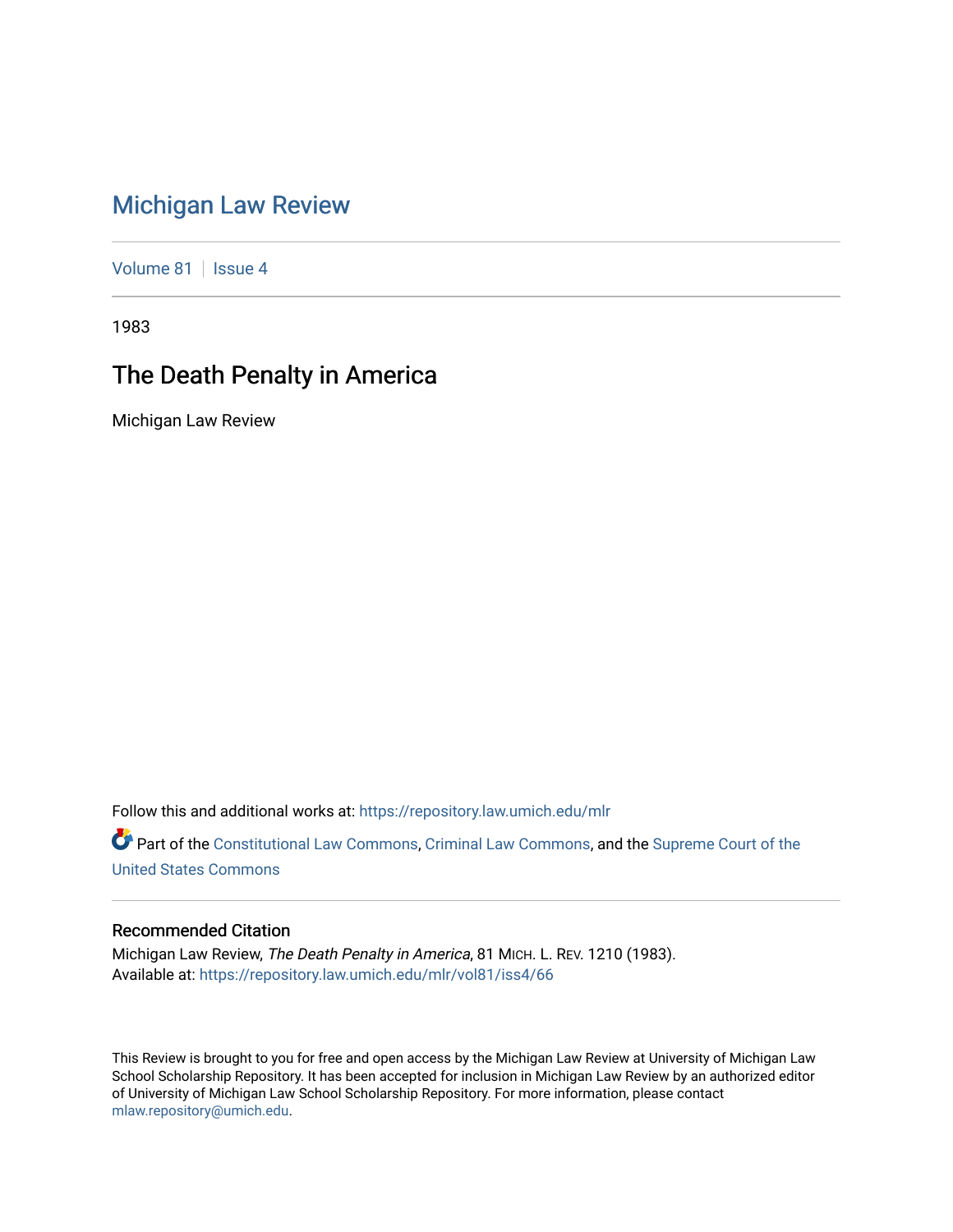THE DEATH PENALTY IN AMERICA (Third Edition). By *Hugo Adam Bedau.* New York: Oxford University Press. 1982. Pp. xiii, 424. \$29.95.

During the sixteen years since Hugo Adam Bedau published his second edition of *The Death Penalty in America*,<sup>1</sup> the Supreme Court has handed down its most important decisions on the issue of capital punishment. First, in the landmark 1972 case of *Furman v. Georgia,2* a majority of the Court held that the eighth and fourteenth amendments forbid the application of death penalty statutes that leave jurors with undirected discretion in sentencing.<sup>3</sup> Four years later, in *Gregg v. Georgia*,<sup>4</sup> the Justices clarified *Furman* and upheld the constitutionality of statutes that carefully guide both judges and juries in imposing the death penalty rationally and according to uniform standards. These cases are merely the tip of the iceberg. Recent opinions in *Witherspoon v. Illinois,5 Woodson v. North Carolina,6*  and *Coker v. Georgia*7 have spoken to such important matters as deathscrupled jurors, mandatory death penalties, and capital punishment for rape.

In light of this Supreme Court activity and the accompanying spate of scholarly commentary on the subject, it comes as no surprise that Professor Bedau has once again revised and updated his authoritative study. At first glance, *The Death Penalty in America* appears to be a cyclopedia of data and opinion on capital punishment. Unlike the typical anthology in which the essays stand largely apart, related by little more than their common subject matter, however, this anthology is much more than the sum of its parts. Each selection and group of selections is part of a grand scheme, and the hand of Bedau is evident throughout.

In his preface, Bedau reiterates the cautionary (and understated) passage from an earlier edition, " 'that the idea of this book was not conceived in dispassionate scholarly curiosity' " (p. viii). Although he has "tried to walk a narrow line between misrepresenting [his] own abolitionist convictions and allowing them to interfere with the presentation and evaluation of evidence and the views of others" (p. vii), Bedau is unmistakably an advo-

7. 433 U.S. 485 (1977) (holding that the death penalty is excessive punishment for rape).

I. THE DEATH PENALTY IN AMERICA (H. Bedau rev. ed. 1967).

<sup>2. 408</sup> U.S. 238 (1972).

<sup>3.</sup> *Furman* was a 5-4 per curiam decision with each Justice writing a separate opinion; consequently, the Court failed to establish a uniform standard for death penalty statutes. Accordingly, in the wake of *Furman*, states enacted two types of death penalty statutes - those providing for mandatory capital punishment and those guiding judges and jury discretion.

<sup>4. 428</sup> U.S. 153 (1976). The same day the Court decided *Gregg,* it handed down similar verdicts in Proffitt v. Florida, 428 U.S. 242 (1976), and Jurek v. Texas, 428 U.S. 262 (1976).

<sup>5. 391</sup> U.S. 510 (1968) (capital defendants may not be tried by juries that exclude jurors with scruples against capital punishment).

<sup>6. 428</sup> U.S. 280 (1976) (holding mandatory death penalty statutes unconstitutional). *See also* Roberts v. Louisiana, 428 U.S. 325 (1976) (holding mandatory death penalty statutes for murdering police officers unconstitutional).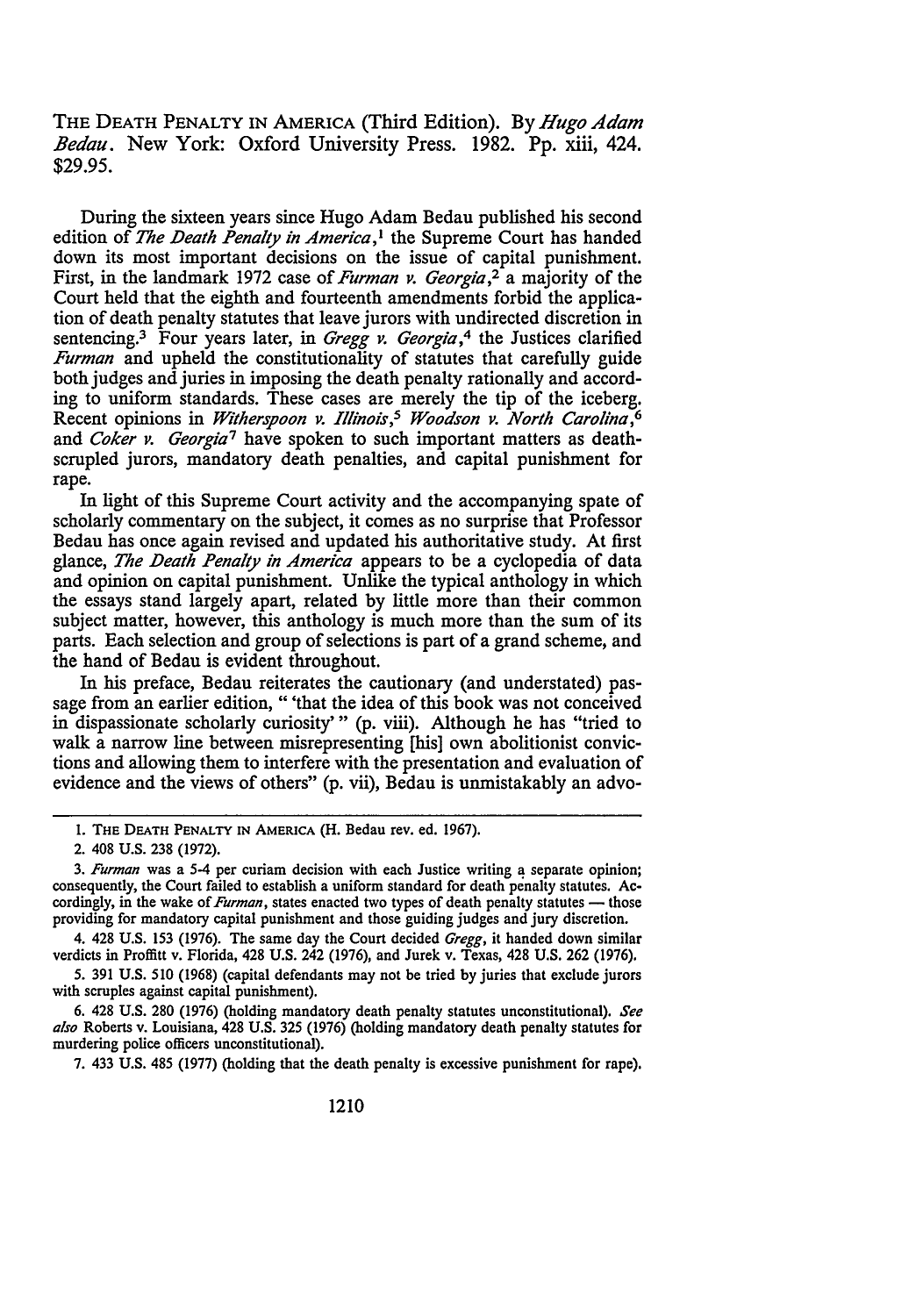cate, and *The Death Penalty in America* is a systematic and persuasive presentation of the issues from the abolitionist perspective.<sup>8</sup>

Bedau's inclinations are evident in the first chapter, ''Background and Developments." His historical perspective is premised on the belief that nearly "every reduction in the use of penal execution" is attributable to the ongoing efforts of abolitionists (p. 3). Moreover, Bedau concludes that the death penalty is "an anachronism, a vestigial survivor of an era when the possibilities of incarcerative or rehabilitative penology were hardly imagined, and equal respect for all persons convicted of crimes was a requirement unknown to our constitutional law" (p. 28). The resurgence of capital punishment in the United States today,<sup>9</sup> however, belies this notion that the evolution of sentencing guidelines and procedural safeguards signals a trend toward abolition, rather than refinement of the penalty. Indeed, the progression from *Furman* to *Gregg* also raises doubt as to the contemporary relevance of Bedau's historical argument.10

Like chapter one, chapter two presents a background of sorts  $-$  a comprehensive survey of data covering "three categories of basic legal and social facts" (p. 29), including capital punishment statutes, crime statistics, and sentencing and execution figures. Constituted almost exclusively of charts and tables, this section exemplifies the prominence of empirics in formulating and assessing policy arguments. <sup>11</sup>

In chapter three, "American Attitudes Toward the Death Penalty," Bedau starts putting this body of data to practical use. He acknowledges in the first sentence of his Introduction to the chapter that "[s]ince the late 1960s, according to every available measure, the American public has professed support for capital punishment by a majority of more than two to one" (p. 65). The selections that follow largely attempt to reconcile these attitudes with the abolitionist position. Thus, Bedau states that the "Mar-

9. Other states seem anxious to get in step. Two weeks after Brooks was executed, Massachusetts became the 38th state with a death penalty on the books, and Oregon seems likely to become the 39th, 20 years after capital punishment was abolished there by popular vote.

The national death-row population today is 1,137. That is 200 more than a year ago, twice as many as in 1979, and larger, moreover, than ever before.

Anderson, *An Eye for an Eye,* TIME, Jan 24, 1983, at 28.

10. *Furman,* in holding unconstitutional death penalty statutes that provide for undirected discretion in sentencing, left open the possibility that capital punishment inherently violates the eighth amendment. In fact, Justices Brennan and Marshall, in their separate concurrences, found the death penalty unconstitutional per se. *See* Furman v. Georgia, 408 U.S. 238, 305, 359 (1972).

*Gregg, Woodson* and the like, therefore, must be viewed as instances of "fine-tuning" rather than as steps toward abolition. *See* notes 4, 6 *supra* and accompanying text.

11. According to Bedau's grand scheme:

the reader will be presented first with the incontrovertible data drawn largely from government sources and opinion polls; then progressively more evaluative studies of controversies over deterrence and the administration of criminal justice will be reviewed; this is followed by an examination of how the Supreme Court has viewed the constitutionality of the death penalty; and only after all this are the forthright partisans on both sides allowed to plead their case.

P. vi.

<sup>8.</sup> For a comprehensive bibliography of Bedau's writings on capital punishment, see pp. 387-88.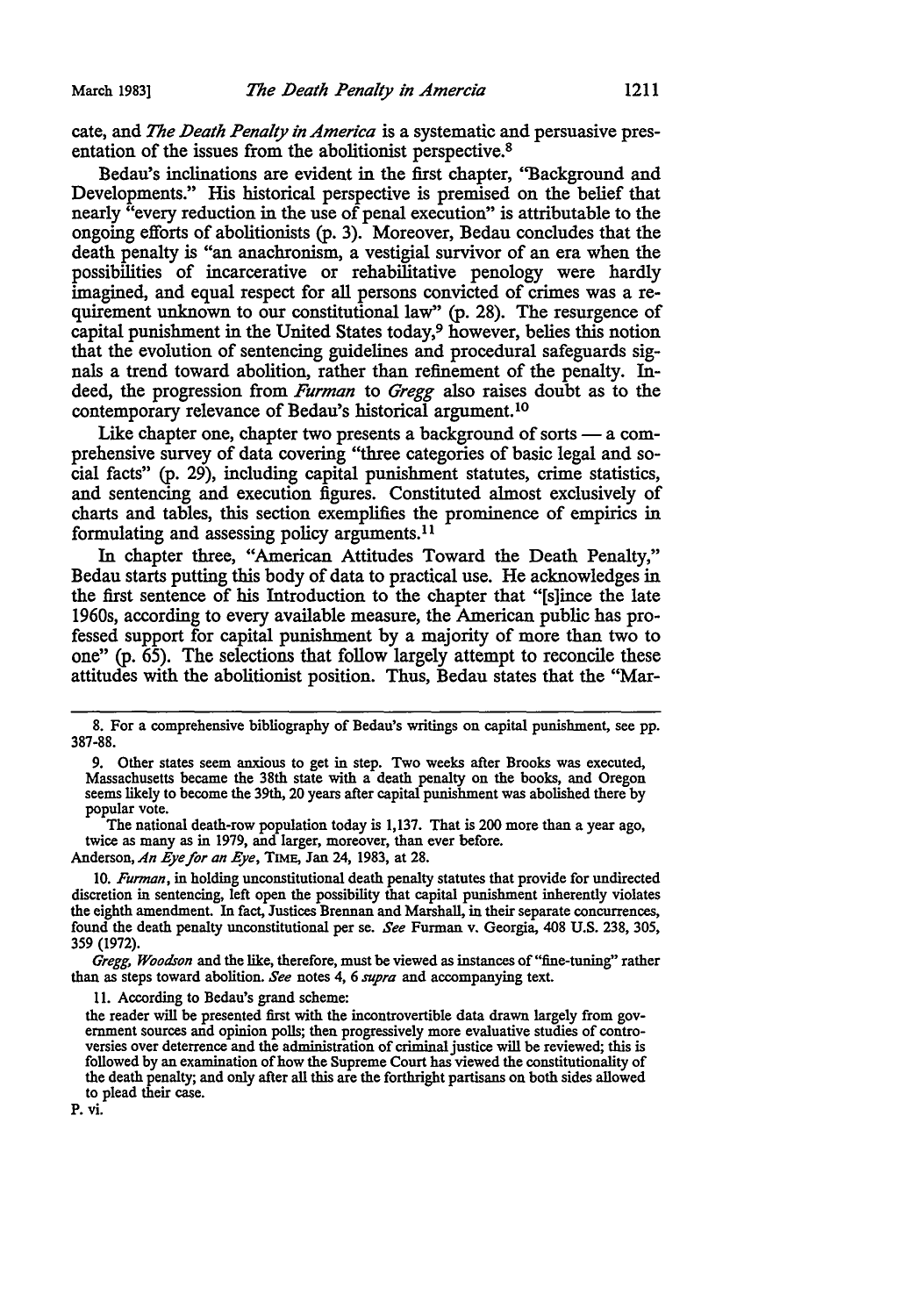shall hypothesis $12$ — that the public is uninformed about the death penalty and would not support it were this ignorance remedied - "has been tested and confirmed"  $(p. 66)$ . He cites Sarat and Vidmar's 1976 article<sup>13</sup> as support for this proposition; however, the slightly earlier report by Vidmar and Ellsworth, reprinted in this chapter, is much more cautious and equivocal on the point (pp. 80-83). Moreover, whereas Bedau talces great pains to undermine the significance of public support for capital punishment (pp. 66-68), Vidmar and Ellsworth counter that general expressions of opposition to capital punishment are similarly vulnerable to questioning directed at specific, unsavory circumstances (pp. 83-84).

Chapter four addresses the question of deterrence. As Bedau notes, no issue in the death penalty debate has been "more hotly contested" (p. 93). Once again, his abolitionist advocacy is evident in the selection of articles in this chapter. The most controversial group of studies in this area is that of economist Isaac Ehrlich, the first investigator to report a finding that the imposition of the death penalty measurably reduced the incidence of homicide.14 Although the three selections in the chapter by Gibbs; Zeise!; and Klein, Forst, and Filatov are preoccupied in whole or in part with refuting Ehrlich's methodology and data, Bedau, perhaps somewhat unfairly, chose not to reprint either Ehrlich's initial report or his various defenses of it. 15

The remaining articles in the chapter examine deterrence in specific circumstances - prison murder, recidivism, and terrorism. Thornton's article on "Terrorism and the Death Penalty" is perhaps the least satisfactory of the volume. In response to a *New York Times* column suggesting that capital punishment be imposed upon convicted terrorists, Thornton isolates an unusual example of deterrence as a prime motive of the proposed penalty. Specifically, he posits that executing captured terrorists makes it less likely that other like-minded terrorists will try to effect their comrades' release by taking hostages (p. 181). From that point of departure, the article's speculations on the reactions and motivations of terrorists "smell of the lamp" and verge on absurdity.

Chapter five concerns the fallibility of administering the death penalty. Described by Charles Black, Jr. as "processual" problems, vagaries in the administration of the death penalty intrude in a number of ways — through racism, capriciousness, ineffectiveness of counsel, and errors in fact-finding. The chapter is highlighted by perhaps the best selection in the book, Ram-

14. His findings were reported initially in Ehrlich, *The Deterrent Effect* of *Capital Punis/1 ment: A Question* of *L!fe and Death,* 65 AM. EcoN. REV. 397 (1975). A full bibliography of Ehrlich's work in this area appears in the references at the end of *The Death Penalty in America.* P. 392.

15. It is not intended to suggest that the critiques of Ehrlich's findings are unpersuasive; rather, the point is that all the selections included in the chapter represent the abolitionist view.

<sup>12.</sup> *See* Furman v. Georgia, 408 U.S. 238, 360-69 (1972) (Marshall, J., concurring).

<sup>13.</sup> Sarat & Vidmar, *Public Opinion, the Death Penalty, and the Eighth Amendment: Testing the Marshall Hypothesis, 1916* Wis. L. REV. 471. The authors reported that "when exposed to information about capital punishment, ... a substantial proportion of the subjects altered their opinions toward it." *Id* at 195. Their evaluation of this result, however, was much less conclusory than that ascribed to it by Bedau. They merely suggested caution in accepting generalized statements concerning public opinion in support of the death penalty, *id* at 195, 196, not that informed public opinion would necessarily shift to the abolitionist position.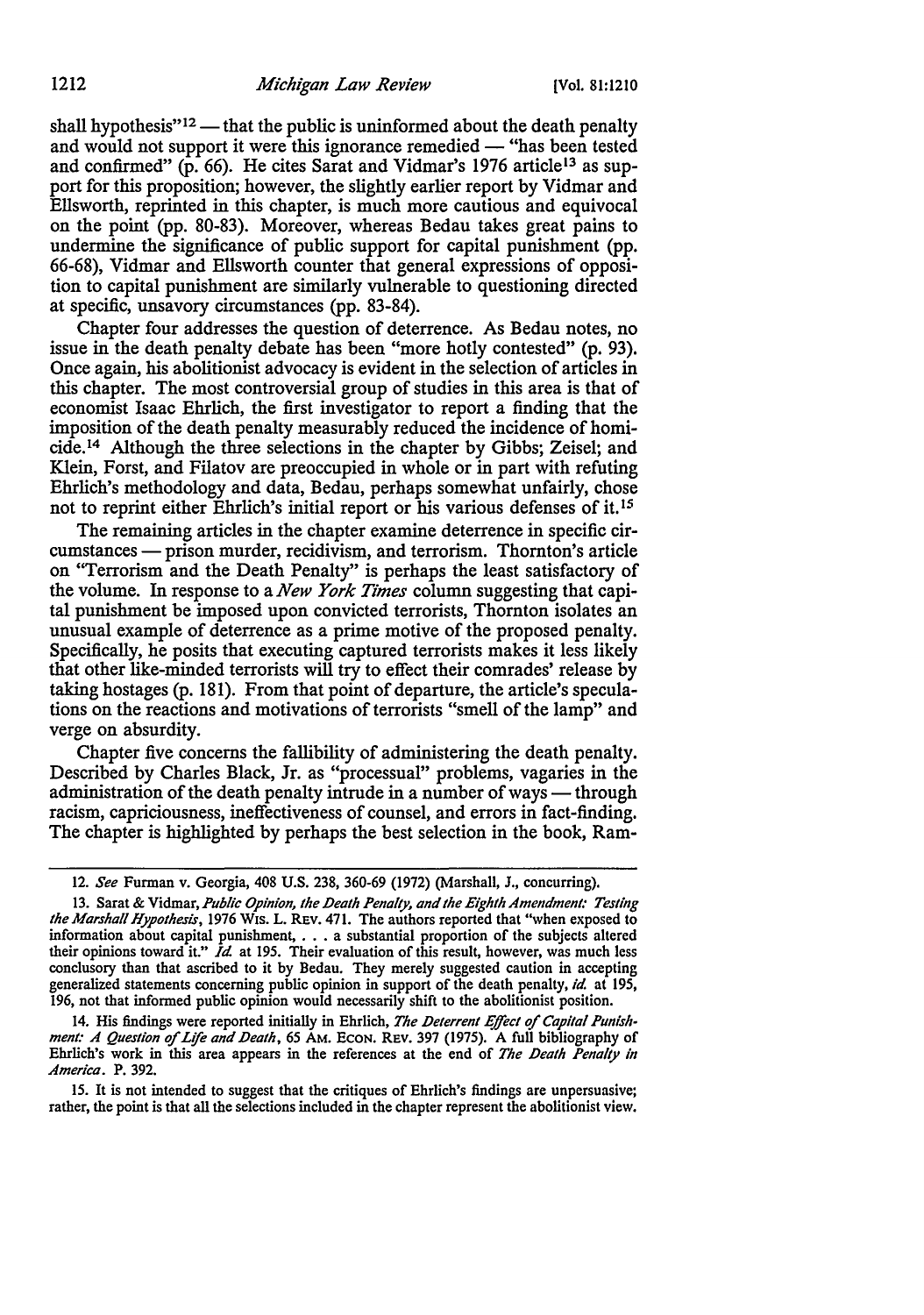sey Clark's "Spenkelink's Last Appeal," a sobering account of the events immediately preceding the execution of John Spenkelink. This account demonstrates that, despite the impression created that six years of appeals are inordinately protective of a condemned prisoner's rights, 16 the judicial system is still capable of throwing due process to the winds. Bedau cautions in his Preface that, because of space limitations and publication in previous editions, case histories were omitted from this volume. It is indeed fortunate, however, that the story of "Spenkelink's Last Appeal" was included, for it is at least as persuasive as the clearest tables, most meticulous data, or best reasoned hypotheses presented elsewhere in the book.

The Death Penalty in America culminates in chapters seven and eight with, respectively, five essays supporting and five opposing capital punishment. Bedau's pique toward retentionists surfaces briefly here. He notes in a slightly disparaging tone that the "distinction" of having "devoted a whole book solely to arguing the case for executions" belongs to Walter Berns (p. 307), while, in contrast, he shows considerably more respect for a similar effort asserting the abolitionist position by Charles L. Black, Jr. (p. 343). In fact, the excerpt, ''The Morality of Anger," from Berns' book, is by far the most eloquent and thought provoking of those on behalf of the death penalty. Berns suggests that capital punishment, by holding men responsible for the gravity of their acts, is an affirmation rather than a denial of their humanity. He does not deny the pain that imposition of the death penalty inflicts upon society itself. Rather, he characterizes it as a sacrifice that is ennobling, not dehumanizing, of society (pp. 334-41).

A comparison of articles by Ernest van den Haag supporting the death penalty and Anthony Amsterdam opposing it demonstrates that the logic of arguments based upon utilitarian issues such as deterrence will support either viewpoint. Thus, van den Haag argues that the irrevocability of the death of homicide victims justifies capital punishment until deterrence is positively disproved (pp. 325-26), while Amsterdam argues that the irrevocability of execution should place the burden of proof of deterrence on the retentionists (p. 349). Retentionists refute data demonstrating nondeterrence with anecdotal examples,<sup>17</sup> while abolitionists counter by citing to

17. The examples offered in the Senate Judiciary Report, reprinted in chapter seven, at pp. 312-14, are typical. The report seems to contradict itself, however, on the deterrence issue, for it later speaks of limiting capital punishment to "incorrigibly anti-social" individuals, "a minute class of extremely dangerous persons" (p. 315). Obviously, this "minute class" consists of individuals least likely to be deterred from violent acts by *any* punishment. *See also* Adler, *Death Specialists: Florida's Zealous Prosecutors,* AM. LAW., Sept. 1981, at 36 ("Five minutes into a conversation on capital punishment, Georgieff [George Georgieff, head of state attorney general's criminal appeals division] volunteers how he became convinced that the death pen-

<sup>16.</sup> Justice Rehnquist's dissent from denial of an emergency review of a stay of Spenkelink's execution is illustrative of this attitude:

Justice Rehnquist wrote that his "difficulty undoubtedly stems from six years of litigation." He said continuing appeals could "result in a situation where States are powerless to carry out a death sentence"; he was also critical of the defense's new contention that Spenkelink had not had effective counsel. Justice Rehnquist found it hard to believe that the defendant had suddenly determined this after six years of trial: "Either he does not believe the claim himself or he had held the claim in reserve, an insurance policy of sorts, to spring on a Federal judge of his choice if all else fails."

Pp. 229-30. Clark's response to this charge is: ". . . Mr. Rehnquist decides issues of fact without the evidence when a man's life is at stake." P. 230.